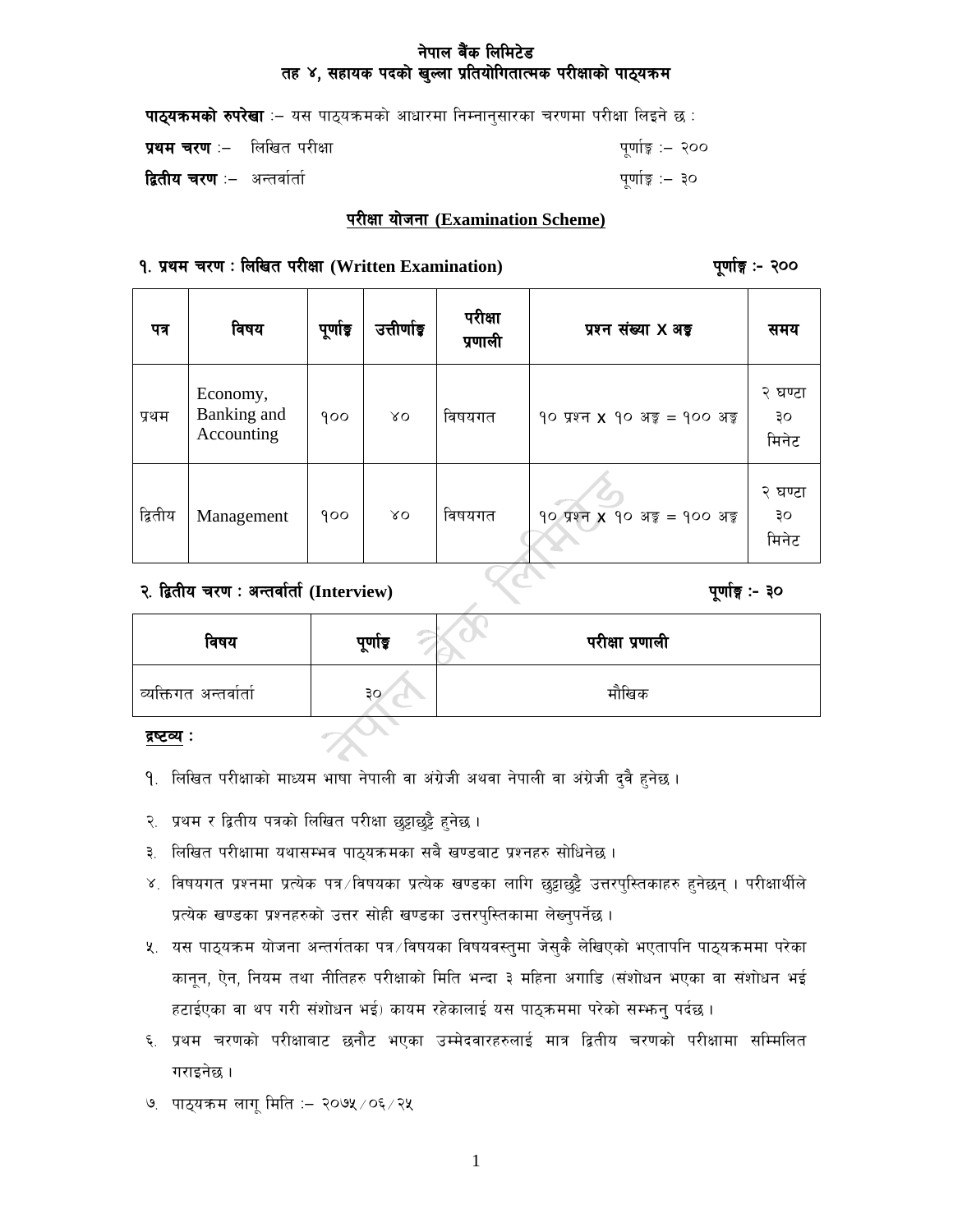## नेपाल बैंक लिमिटेड तह ४, सहायक पदको खल्ला प्रतियोगितात्मक परीक्षाको पाठ्यक्रम

## **k|yd kq M— Economy, Banking and Accounting**

#### **Section (A): 50 Marks** (5x10=50)

- 1. Macroeconomic indicators: GDP, Per Capita Income, Investment, Consumption, Saving, Inflation, Public debt Management, Population, Export and Import.
- 2. Challenges of Economic Development in Nepal.
- 3. Industrial and Commercial Policies of Nepal.
- 4. Banking in Nepal: Evolution and Present scenario
- 5. Role and Functions of Commercial Banks and Central Bank (Nepal Rastra Bank)
- 6. Banks and Financial Institutions Act, 2073
- 7. Company Act, 2063.
- 8. Nepal Rastra Bank Act, 2058
- 9. Monetary and Fiscal Policies of Nepal
- 10. Financial Sector Reform Program in Nepal

## **Section (B): 50 Marks** (5x10=50)

- 1. Management of Commercial banks: Deposit Management, Lending Management, Cost Management, Risk Management.
- 2. Financial analysis: Income, Funds flow, Liquidity ratios, Leverage ratios, Turnover ratios, Probability ratio and Cost-volume-profit analysis.
- 3. Book keeping and Accounting: Objective, Scope, Function, Difference between Book Keeping and Accounting.
- 4. Double entry system
- 5. Cheque, Draft and Bill Collection: Definition, Types, Handling and Reconciliation.
- 6. Balance Sheet: Nature, Purpose and its presentation.
- 7. Auditing and its Importance
- 8. Profit and Loss Account: Nature, Purpose and its presentation
- 9. Cash Flow Statement
- 10. Funds Flow Statement

2